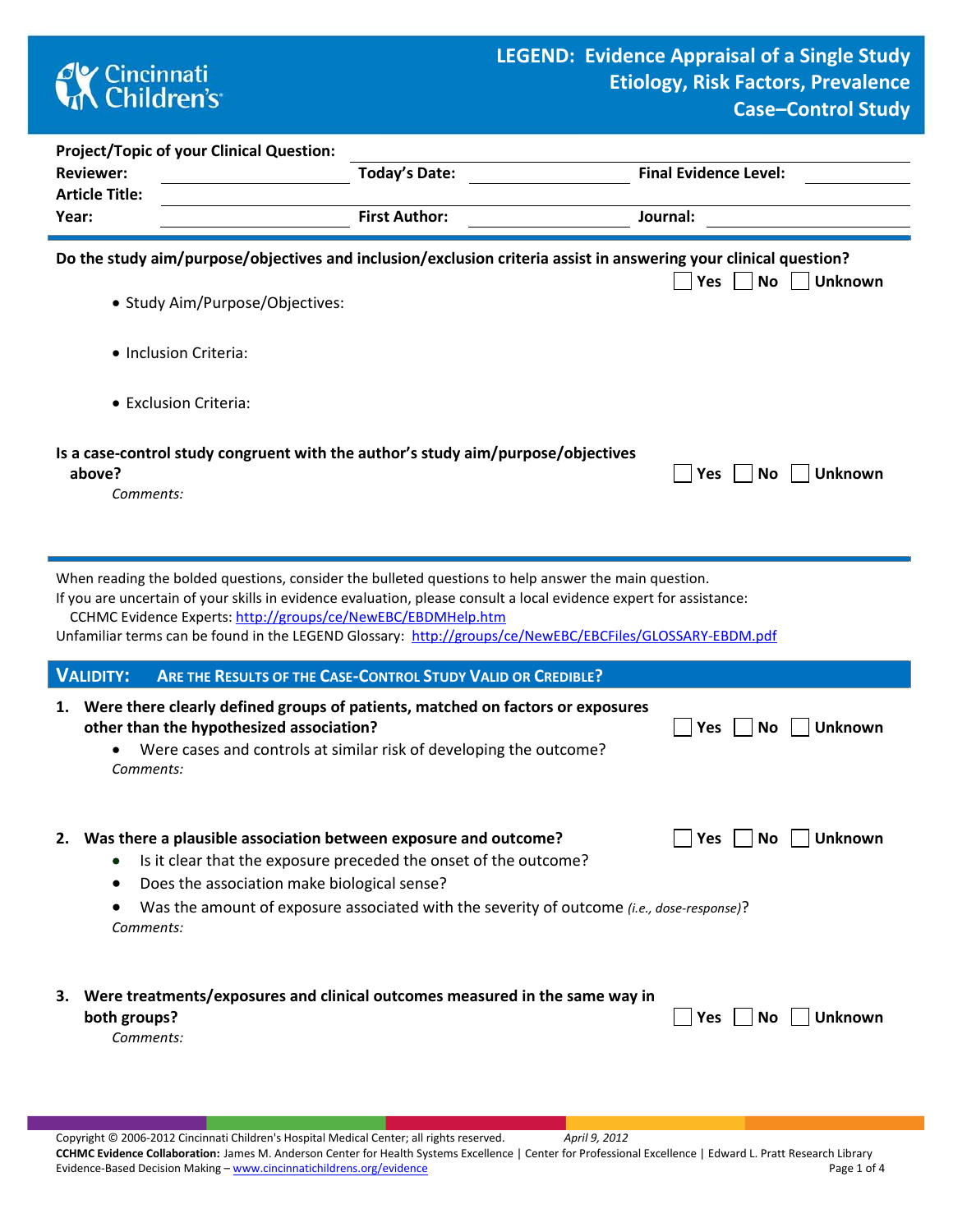|    | Cincinnati<br>A Children's                                                                                                                                                                                                                                                                                                |  |            |           | <b>LEGEND: Evidence Appraisal of a Single Study</b><br><b>Etiology, Risk Factors, Prevalence</b><br><b>Case-Control Study</b> |
|----|---------------------------------------------------------------------------------------------------------------------------------------------------------------------------------------------------------------------------------------------------------------------------------------------------------------------------|--|------------|-----------|-------------------------------------------------------------------------------------------------------------------------------|
|    | 4. Was the assessment of outcomes either objective or blinded to exposure?<br>Comments:                                                                                                                                                                                                                                   |  | Yes        | No        | <b>Unknown</b>                                                                                                                |
|    | 5. Was the interval between exposure of study patients and measurement of<br>outcome long enough to determine the hypothesized association?<br>Comments:                                                                                                                                                                  |  | <b>Yes</b> | No.       | Unknown                                                                                                                       |
|    | 6. Was there freedom from conflict of interest?<br>Sponsor/Funding Agency or Investigators<br>Comments:                                                                                                                                                                                                                   |  | Yes        | No        | <b>Unknown</b>                                                                                                                |
|    | <b>ARE THESE VALID STUDY RESULTS IMPORTANT?</b><br><b>RELIABILITY:</b>                                                                                                                                                                                                                                                    |  |            |           |                                                                                                                               |
| 7. | Did the study have a sufficiently large sample size?<br>Was a power analysis described?<br>$\bullet$<br>Did the sample size achieve or exceed that resulting from the power analysis?<br>$\bullet$<br>Did each subgroup also have sufficient sample size (e.g., at least 6 to 12 participants)?<br>$\bullet$<br>Comments: |  | Yes        | <b>No</b> | <b>Unknown</b>                                                                                                                |
| 8. | Were the statistical analysis methods appropriate?<br>Were the statistical analysis methods clearly described?<br>If subgroups were evaluated, was a statistical adjustment made for the differences?<br>Comments:                                                                                                        |  | Yes        | No        | <b>Unknown</b>                                                                                                                |
|    | 9. What are the main results of the study? (e.g., Helpful data: Page #, Table #, Figures, Graphs)<br>Comments:                                                                                                                                                                                                            |  |            |           |                                                                                                                               |

- *For an Etiology study:* How strong is the association/correlation between exposure and outcome?
- *For an Prevalence study:* What is the rate *(e.g., number per population)*?
- What were the measures of statistical uncertainty *(e.g., precision)*? *(Were the results presented with Confidence Intervals or Standard Deviations?)*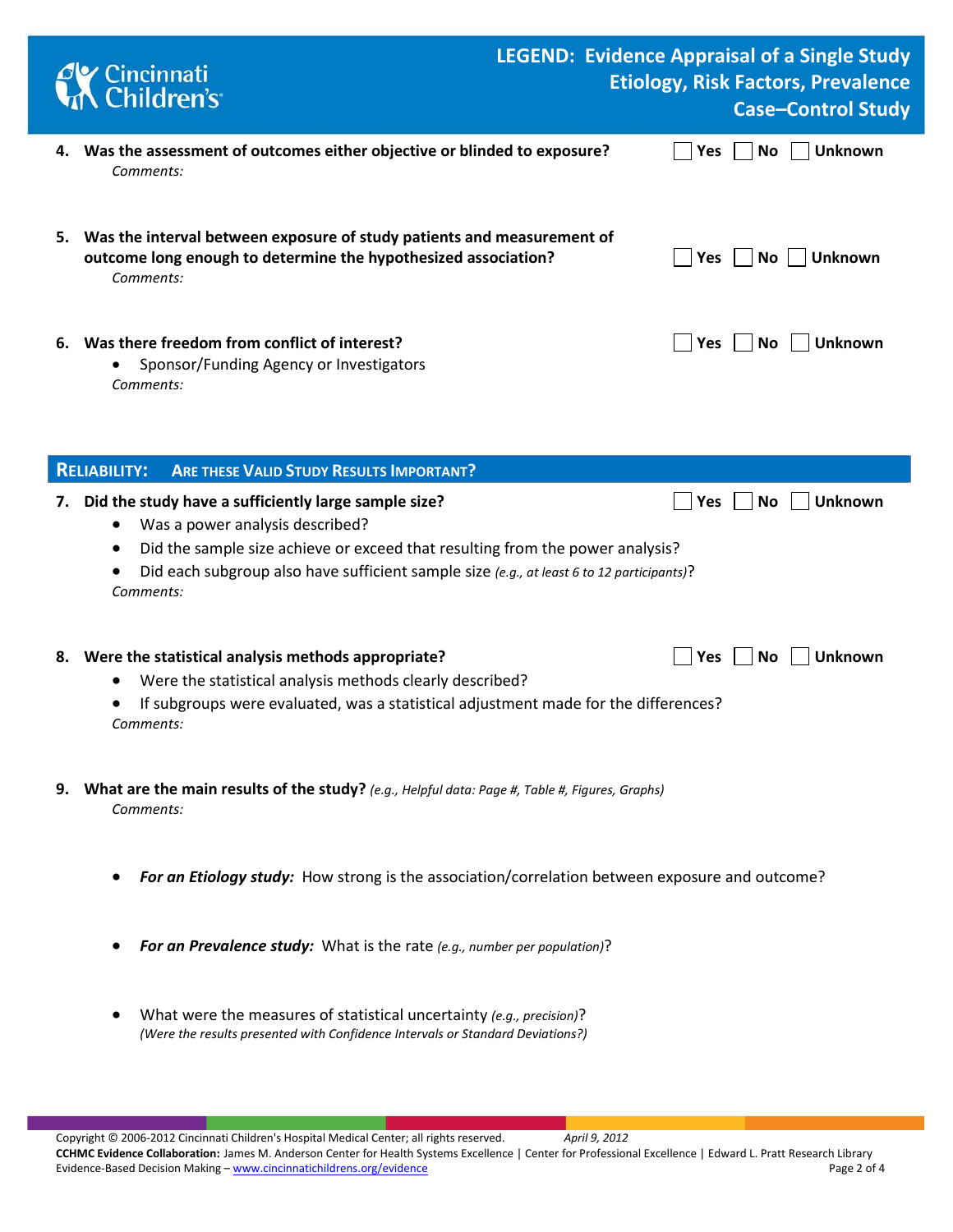| <b>C</b> Cincinnati<br><b>Children's</b>                                                                                                                                   | <b>LEGEND: Evidence Appraisal of a Single Study</b><br><b>Etiology, Risk Factors, Prevalence</b><br><b>Case-Control Study</b> |                       |  |  |  |  |  |
|----------------------------------------------------------------------------------------------------------------------------------------------------------------------------|-------------------------------------------------------------------------------------------------------------------------------|-----------------------|--|--|--|--|--|
| 10. Were the results statistically significant?<br><b>Note:</b> This question may not be applicable in all prevalence studies.<br>Comments:                                | <b>Yes</b>                                                                                                                    | <b>Unknown</b><br>No. |  |  |  |  |  |
| 11. Were the results clinically significant?<br>If potential confounders were identified, were they discussed in relationship<br>$\bullet$<br>to the results?<br>Comments: | <b>Yes</b>                                                                                                                    | Unknown<br>No l       |  |  |  |  |  |

| <b>APPLICABILITY: CAN I APPLY THESE VALID, IMPORTANT STUDY RESULTS TO TREATING MY PATIENTS?</b>                                                                                                                                                                                                                                                    |                                |  |  |  |  |  |  |  |
|----------------------------------------------------------------------------------------------------------------------------------------------------------------------------------------------------------------------------------------------------------------------------------------------------------------------------------------------------|--------------------------------|--|--|--|--|--|--|--|
| 12. Can the results be applied to my population of interest?<br>Is the setting of the study applicable to my population of interest?<br>$\bullet$<br>Do the patient exposures and outcomes apply to my population or question of interest?<br>$\bullet$<br>Were the patients in this study similar to my population of interest?<br>٠<br>Comments: | <b>Unknown</b><br>Yes<br>No.   |  |  |  |  |  |  |  |
| 13. Are my patient's and family's values and preferences satisfied by the knowledge<br>gained from this study?<br>Comments:                                                                                                                                                                                                                        | Unknown<br>Yes<br>No.          |  |  |  |  |  |  |  |
| 14. Would you include this study/article in development of a care recommendation?<br>Comments:                                                                                                                                                                                                                                                     | Yes l<br><b>Unknown</b><br>No. |  |  |  |  |  |  |  |

**ADDITIONAL COMMENTS OR CONCLUSIONS ("TAKE-HOME POINTS"):**